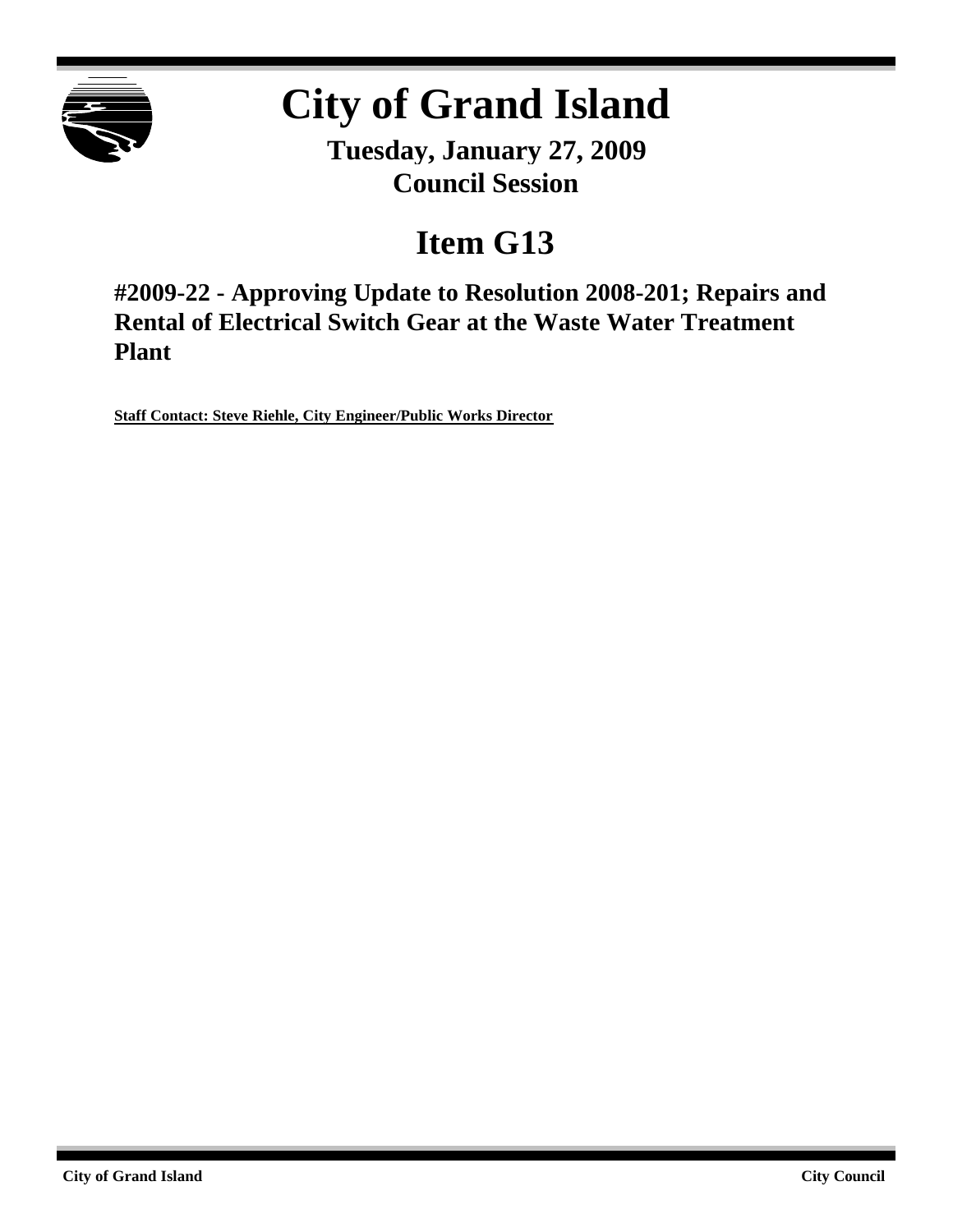### **Council Agenda Memo**

| <b>From:</b>    | Steven P. Riehle, Public Works Director                                                                                                              |  |
|-----------------|------------------------------------------------------------------------------------------------------------------------------------------------------|--|
| <b>Meeting:</b> | January 27, 2009                                                                                                                                     |  |
| Subject:        | Approving Update to Resolution 2008-201; Repairs and<br>Rental of Electrical Switch Gear from Electrical<br>Reliability for the Waste Water Division |  |
| Item $\#$ 's:   | $G-13$                                                                                                                                               |  |
| $Presenter(s):$ | Steven P. Riehle, Public Works Director                                                                                                              |  |

#### **Background**

On August 12, 2008 the City Council passed Resolution 2008-201 approving the repairs and rental of electrical switch gear from Electrical Reliability for the Waste Water Division of the Public Works Department.

#### **Discussion**

Resolution 2008-201 stated Electrical Reliability would perform major repairs to the electrical switch gear for a total cost of \$17,800.00, which included repairs, rental and freight.

Several attempts have been made to correctly repair the charging mechanism on the GE Type WPS-40, 4000A main breaker, however the existing parts do not work. It has been discovered that too many parts with the assembly are warped, bent and mis-shaped. The only way to repair the breaker correctly is to replace the charge handle and the charge handle mechanism. This is above the original scope of repair work. The additional repair work shall not exceed a total of \$8,526.50.

By not being able to use the existing parts in the repair of the breaker this has caused a setback in getting the breaker back in operation at the Waste Water Treatment Plant, thus adding another month the rental equipment must be in place. The monthly rate for the rental breaker is \$4,000, making the total cost for the additional repair work plus rental \$12,526.50.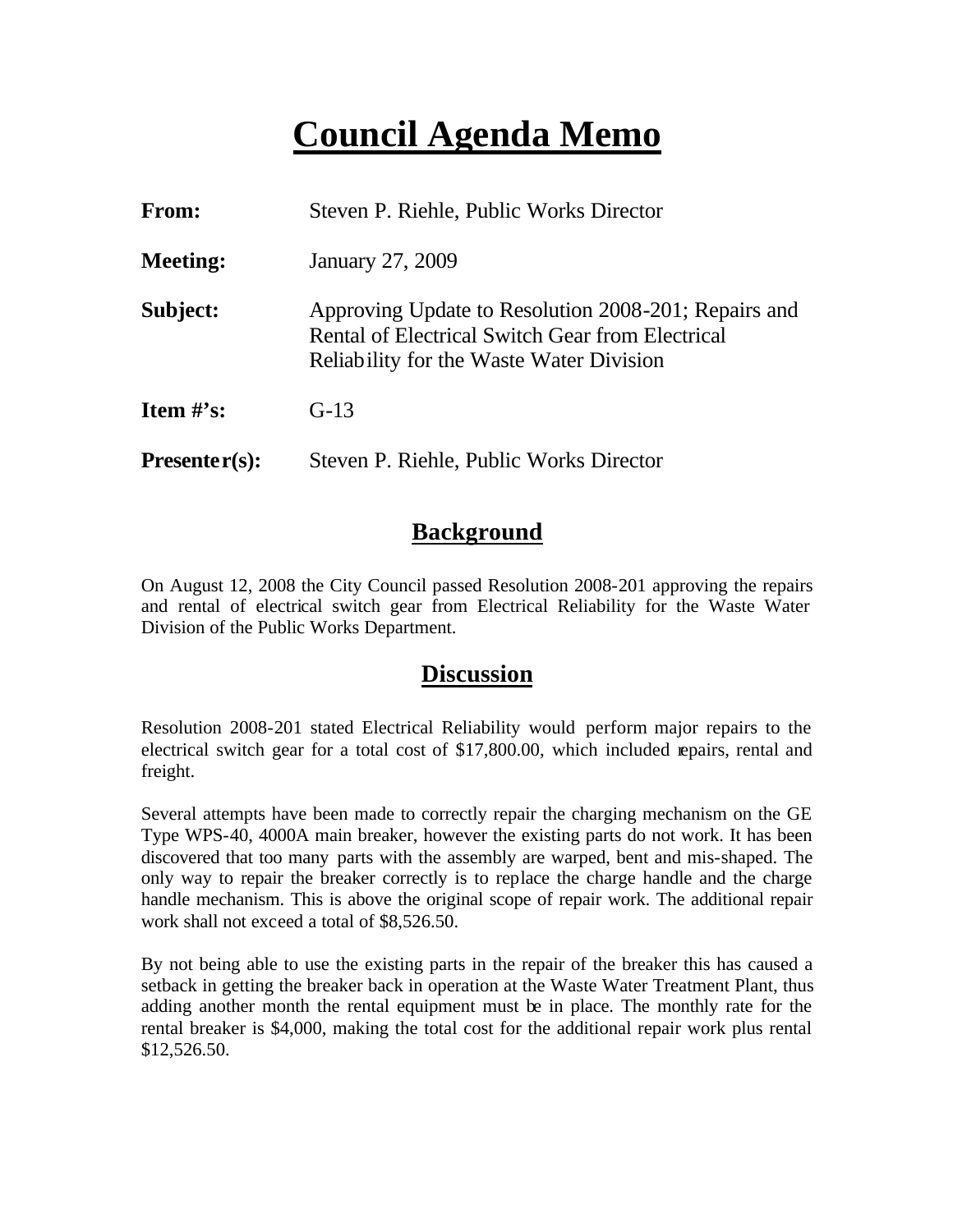Waste water maintenance staff did not request quotes from other companies to perform the additional repairs because the switch gear would have to be boxed up and sent to them for the necessary inspection to prepare a quote. A quote from another company would be higher because of the increased shipping and also add another month rental. The quoted price for the repair is based on material costs from the manufacturer plus labor for installation and therefore is deemed fair and reasonable.

The request at this time is to update the resolution to reflect the increase in price.

### **Alternatives**

It appears that the Council has the following alternatives concerning the issue at hand. The Council may:

- 1. Move to approve
- 2. Refer the issue to a Committee
- 3. Postpone the issue to future date
- 4. Take no action on the issue

#### **Recommendation**

City Administration recommends that the Council approve update to Resolution 2008- 201 to reflect the increase in price.

#### **Sample Motion**

Move to approve update to Resolution 2008-201.